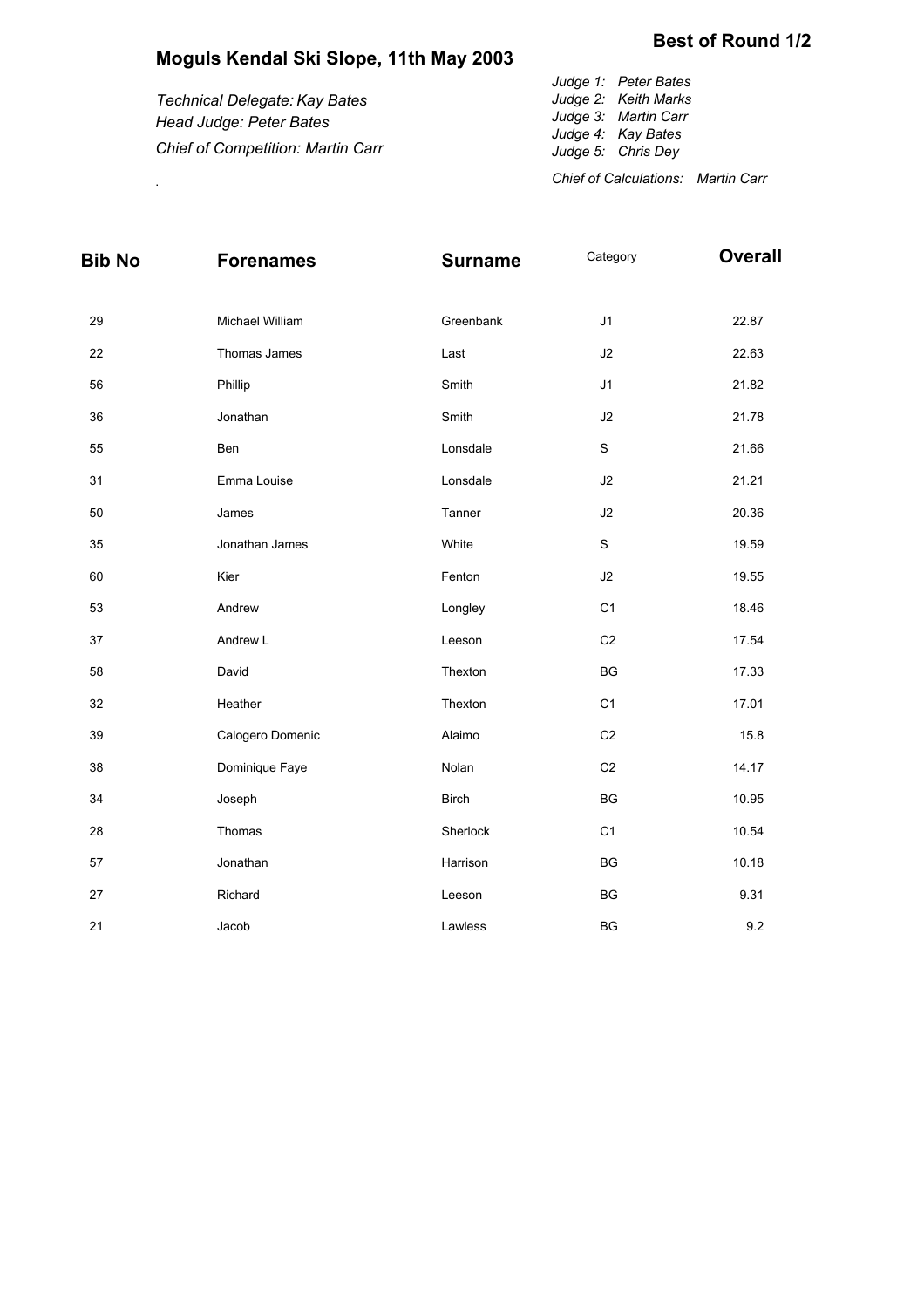| Moguls Kendal Ski Slope, 11th May 2003   | Chief of Calculations: Martin Carr           | <b>Round 1 Results</b> |       |
|------------------------------------------|----------------------------------------------|------------------------|-------|
| Technical Delegate: Kay Bates            | Judge 1: Peter Bates<br>Judge 2: Keith Marks |                        |       |
| Head Judge: Peter Bates                  | Judge 3: Martin Carr                         |                        |       |
| <b>Chief of Competition: Martin Carr</b> | Judge 4: Kay Bates<br>Judge 5: Chris Dey     | Pace Time:             | 9.693 |

.

| <b>Names</b>    |           | Category       | Turns J1-3 |     | Air J4-5 |                       |                             | Total Turns and Air   |                                  | Time in Sec and Scor |      | <b>Overall</b> |      |       |  |
|-----------------|-----------|----------------|------------|-----|----------|-----------------------|-----------------------------|-----------------------|----------------------------------|----------------------|------|----------------|------|-------|--|
|                 |           |                |            |     |          | Jump Categor          |                             |                       |                                  |                      |      |                |      |       |  |
| Michael William | Greenbank | J <sub>1</sub> | 4.3        | 4.1 | 3.9      | 1.9<br>$\mathbf{3}$   | 1.8<br>$\overline{1}$       | 2.1<br>$\mathbf{3}$   | 2.1<br>$\overline{1}$            | 12.3                 | 4.66 | 9.417          | 5.85 | 22.81 |  |
| Jonathan        | Smith     | J2             | 4.2        | 4.4 | 4        | 1.9<br>$\mathbf{1}$   | 1.7<br>$\overline{1}$       | $\mathbf{1}$          | $1.8$ 1.5<br>$\overline{1}$      | 12.6                 | 3.3  | 9.373          | 5.88 | 21.78 |  |
| Ben             | Lonsdale  | $\mathbf S$    | 4.3        | 4.3 | 4.1      | 1.5<br>$\mathbf{1}$   | 1.4<br>$\mathbf{3}$         | $\mathbf{1}$          | $1.1$ 1.5<br>3                   | 12.7                 | 3.26 | 9.595          | 5.7  | 21.66 |  |
| Thomas James    | Last      | $\sf J2$       | 3.9        | 4   | 4.2      | 1.5<br>$\overline{2}$ | 1.8<br>$\overline{1}$       | 1.6<br>$\overline{2}$ | $\overline{2}$<br>$\overline{1}$ | 12.1                 | 3.67 | 9.484          | 5.79 | 21.56 |  |
| Phillip         | Smith     | J1             | 3.6        | 4.3 | 4.2      | $\mathbf{1}$          | $1.8$ 1.8<br>$\overline{1}$ | $\mathbf{1}$          | $1.4$ 1.5<br>$\overline{1}$      | 12.1                 | 3.11 | 9.488          | 5.79 | 21    |  |
| Emma Louise     | Lonsdale  | $\sf J2$       | 4.4        | 4.2 | 4        | 1.3<br>$\mathbf{1}$   | 1.6<br>$\overline{1}$       | $\mathbf{1}$          | $1 \t1.6$<br>$\overline{1}$      | 12.6                 | 2.63 | 9.739          | 5.58 | 20.81 |  |
| James           | Tanner    | $\sf J2$       | 3.3        | 4   | 3.9      | 1.6<br>$\mathbf{1}$   | 0.9<br>$\overline{1}$       | $\mathbf{1}$          | $1.5$ 1.2<br>$\overline{1}$      | 11.2                 | 2.48 | 8.414          | 6.68 | 20.36 |  |
| Jonathan James  | White     | $\mathbb S$    | 4.2        | 4.1 | 3.7      | $\mathbf{1}$          | $1.4$ 1.6<br>$\overline{1}$ | $\mathbf{1}$          | $1.1$ 1.3<br>$\overline{1}$      | 12                   | 2.58 | 10.437         | 5.01 | 19.59 |  |
| Kier            | Fenton    | $\sf J2$       | 4.2        | 4   | 3.9      | 1.3<br>$\mathbf{1}$   | 1.1<br>$\overline{1}$       | $\mathbf{1}$          | $1.3$ 1.1<br>$\overline{1}$      | 12.1                 | 2.29 | 10.674         | 4.81 | 19.2  |  |
| Andrew          | Longley   | C <sub>1</sub> | 3.6        | 3.9 | 3.3      | $\mathbf{1}$          | $1.4$ 1.1<br>$\mathbf{1}$   | $\mathbf{1}$          | $1 \t1.4$<br>$\mathbf{1}$        | 10.8                 | 2.34 | 10.058         | 5.32 | 18.46 |  |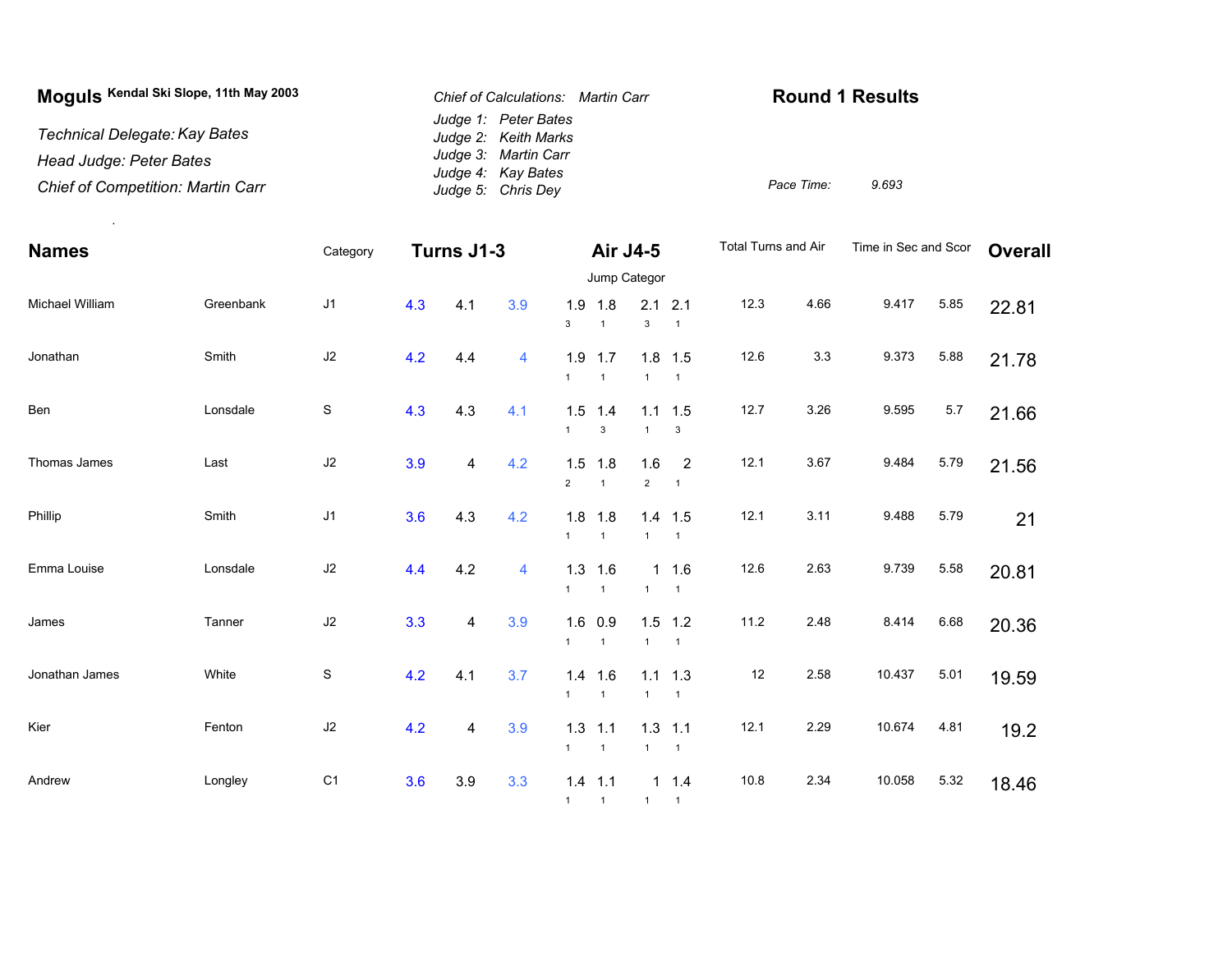| <b>Names</b>     |              | Category       | Turns J1-3   |                           | Air J4-5     |                     |                                 | Total Turns and Air |                               | Time in Sec and Scor |                | <b>Overall</b> |      |       |
|------------------|--------------|----------------|--------------|---------------------------|--------------|---------------------|---------------------------------|---------------------|-------------------------------|----------------------|----------------|----------------|------|-------|
|                  |              |                |              |                           | Jump Categor |                     |                                 |                     |                               |                      |                |                |      |       |
| Andrew L         | Leeson       | C <sub>2</sub> | 3.2          | 3.3                       | 2.7          | $\mathbf{1}$        | $1.4$ 1.1<br>$\mathbf{1}$       | 1.3<br>$\mathbf{1}$ | 1.1<br>$\overline{1}$         | 9.19                 | 2.34           | 9.368          | 5.89 | 17.42 |
| David            | Thexton      | BG             | 3.8          | 3.8                       | 3.1          | $\mathbf{1}$        | $1.2 \quad 0.9$<br>$\mathbf{1}$ | 1.4<br>$\mathbf{1}$ | 1.2<br>$\mathbf{1}$           | 10.7                 | 2.25           | 11.194         | 4.38 | 17.33 |
| Heather          | Thexton      | C <sub>1</sub> | 3.7          | 3.6                       | 2.9          | 1.7<br>$\mathbf{1}$ | 0.6<br>$\overline{1}$           | 1.5<br>$\mathbf{1}$ | 0.4<br>$\mathbf{1}$           | 10.2                 | $\overline{c}$ | 10.67          | 4.81 | 17.01 |
| Calogero Domenic | Alaimo       | C <sub>2</sub> | 2.5          | 2.5                       | 3            | $\mathbf{1}$        | $1.2$ 1.4<br>$\mathbf{1}$       | $\mathbf{1}$        | $1.3$ 1.6<br>$\mathbf{1}$     | 8                    | 2.63           | 10.428         | 5.01 | 15.64 |
| Dominique Faye   | Nolan        | C <sub>2</sub> | 2.7          | $\ensuremath{\mathsf{3}}$ | 2.6          | 0.9<br>$\mathbf{1}$ | 0<br>$\pmb{0}$                  | 1.2<br>$\mathbf{1}$ | $\mathbf 0$<br>$\pmb{0}$      | 8.3                  | $\mathbf{1}$   | 10.887         | 4.63 | 13.93 |
| Joseph           | <b>Birch</b> | BG             | $\mathbf{1}$ | $\sqrt{2}$                | 1.5          | 0.5<br>$\mathbf{1}$ | 0.2<br>$\mathbf{1}$             | 0.4<br>$\mathbf{1}$ | 0.2<br>$\overline{1}$         | 4.5                  | 0.62           | 9.437          | 5.83 | 10.95 |
| Jonathan         | Harrison     | BG             | 1.4          | 1.2                       | 1.8          | 0.4<br>$\mathbf{1}$ | $\mathbf 0$<br>$\pmb{0}$        | 0.5<br>$\mathbf{1}$ | $\pmb{0}$<br>0                | 4.39                 | 0.43           | 10.006         | 5.36 | 10.18 |
| Thomas           | Sherlock     | C <sub>1</sub> | 1.6          | 1.6                       | 1.6          | $\mathbf{1}$        | $0.5$ 0.6<br>$\mathbf{1}$       | 0.5<br>$\mathbf{1}$ | 0.4<br>$\overline{1}$         | 4.8                  | 0.95           | 11.461         | 4.16 | 9.91  |
| Richard          | Leeson       | BG             | 0.8          | $\mathbf{1}$              | 1.6          | $\mathbf{1}$        | $0.1 \quad 0.4$<br>$\mathbf{1}$ | $\mathbf{1}$        | $0.1 \ 0.6$<br>$\overline{1}$ | 3.4                  | 0.56           | 10.022         | 5.35 | 9.31  |
| Jacob            | Lawless      | BG             | 0.9          | 1.2                       | 1.3          | 0.1<br>$\mathbf{1}$ | 0.4<br>$\overline{1}$           | 0.1<br>$\mathbf{1}$ | 0.4<br>$\overline{1}$         | 3.4                  | 0.47           | 10.668         | 4.82 | 8.69  |
| Phillip          | Smith        | J1             | 4.4          | $\overline{4}$            | 4.4          |                     | $1.9$ 1.7<br>$1 \quad 1$        | 1 1                 | $1.7$ 1.6                     | 12.8                 | 3.3            | 9.693          |      | Pace  |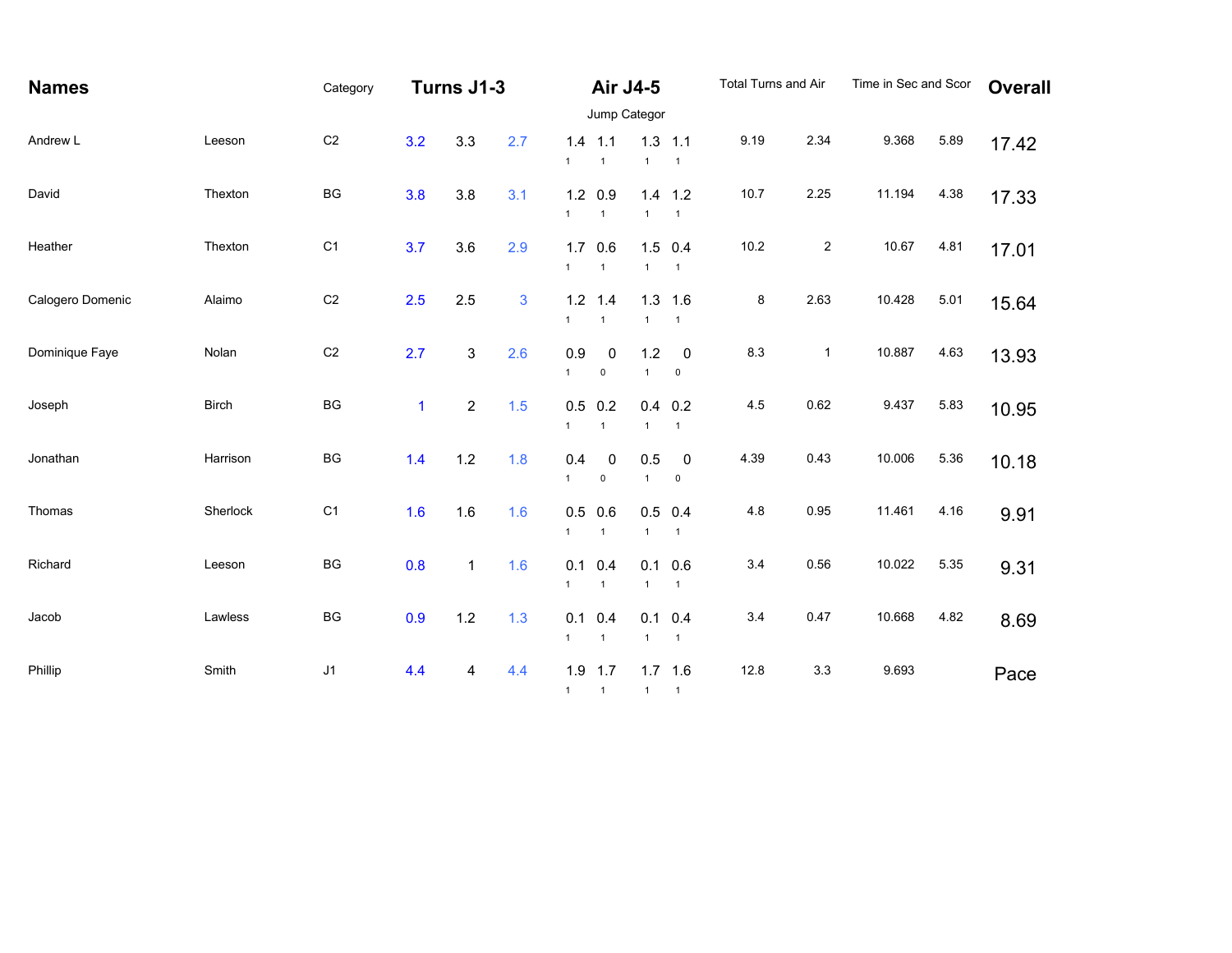| Moquis Kendal Ski Slope, 11th May 2003   | Chief of Calculations: Martin Carr       | <b>Round 2 Results</b> |
|------------------------------------------|------------------------------------------|------------------------|
|                                          | Judge 1: Peter Bates                     |                        |
| Technical Delegate: Kay Bates            | Judge 2: Keith Marks                     |                        |
| Head Judge: Peter Bates                  | Judge 3: Martin Carr                     | 9.693<br>Pace Time:    |
| <b>Chief of Competition: Martin Carr</b> | Judge 4: Kay Bates<br>Judge 5: Chris Dey |                        |

.

| <b>Forenames</b> | <b>Surname</b> | Category      | Judge 1 | Judge 2                 | Judge 3 |                                                        | <b>Judge 4 Judge 5 Total Turns</b>                    |       |      | Air Time Time Score Overall |              |             |
|------------------|----------------|---------------|---------|-------------------------|---------|--------------------------------------------------------|-------------------------------------------------------|-------|------|-----------------------------|--------------|-------------|
|                  |                |               |         |                         |         | Category                                               | Category                                              |       |      |                             |              |             |
| Michael William  | Greenbank      | J1            | 4.4     | 4.5                     | 4.2     | 2, 2.1<br>1<br>$\overline{\phantom{0}}$ 1              | $1.9$ 1.8<br>$\mathbf{1}$                             | 13.1  | 3.73 | 9.181                       | 6.04         | 22.87       |
| Thomas James     | Last           | J2            | 4.5     | 4                       | 4.4     | 1.8<br>1.8<br>$\overline{2}$<br>$\overline{1}$         | $1.5$ 1.6<br>$2 \qquad 1$                             | 12.9  | 3.6  | 9.07                        |              | 6.13 22.63  |
| Phillip          | Smith          | J1            | 4.3     | 4.4                     | 4.3     | $1.8$ 1.5<br>1<br>$\overline{1}$                       | $1.6$ 1.3<br>$1 \quad 1$                              | 13    | 2.96 | 9.402 5.86 21.82            |              |             |
| Jonathan         | Smith          | J2            | 4.2     | 3.9                     | 4.1     | 2.1<br>1.9<br>$\mathbf{1}$<br>$\overline{\phantom{0}}$ | $1.7$ $1.9$<br>$\overline{1}$                         | 12.2  | 3.64 | $9.512$ $5.77$ 21.61        |              |             |
| Emma Louise      | Lonsdale       | J2            | 4.3     | 4.3                     | 4.1     | $1.4$ 1.8<br>1<br>$\overline{1}$                       | $1.3$ 1.6<br>$1 \quad 1$                              | 12.7  | 2.91 | 9.721                       |              | $5.6$ 21.21 |
| Ben              | Lonsdale       | ${\mathbb S}$ | 3.8     | 4.1                     | 4       | 1.4<br>1.1<br>$\mathbf{3}$<br>$\mathbf{1}$             | $1.1 \t1$<br>$\overline{\phantom{a}}$<br>$\mathbf{1}$ | 11.89 | 2.66 | 9.742 5.58 20.13            |              |             |
| Kier             | Fenton         | J2            | 3.5     | $\overline{\mathbf{4}}$ | 3.8     | $1.5$ 1.5<br>1<br>$\overline{1}$                       | $1.3$ 1.4<br>$1 \quad 1$                              | 11.3  | 2.72 | 9.803                       | $5.53$ 19.55 |             |
| Jonathan James   | White          | $\mathbf S$   | 3.9     | 3.6                     | 3.8     | $1.2$ 1.2<br>$1 \quad 1$                               | $1.1$ 1.4<br>$1 \quad 1$                              | 11.3  | 2.34 | 9.772 5.55 19.19            |              |             |
| James            | Tanner         | J2            | 3.4     | 3.7                     | 3.8     | $1 \t1.2$<br>$1 \quad 1$                               | $0.9$ 1.2<br>$1 \quad 1$                              | 10.89 | 2.05 | 9.381                       | 5.88         | 18.82       |